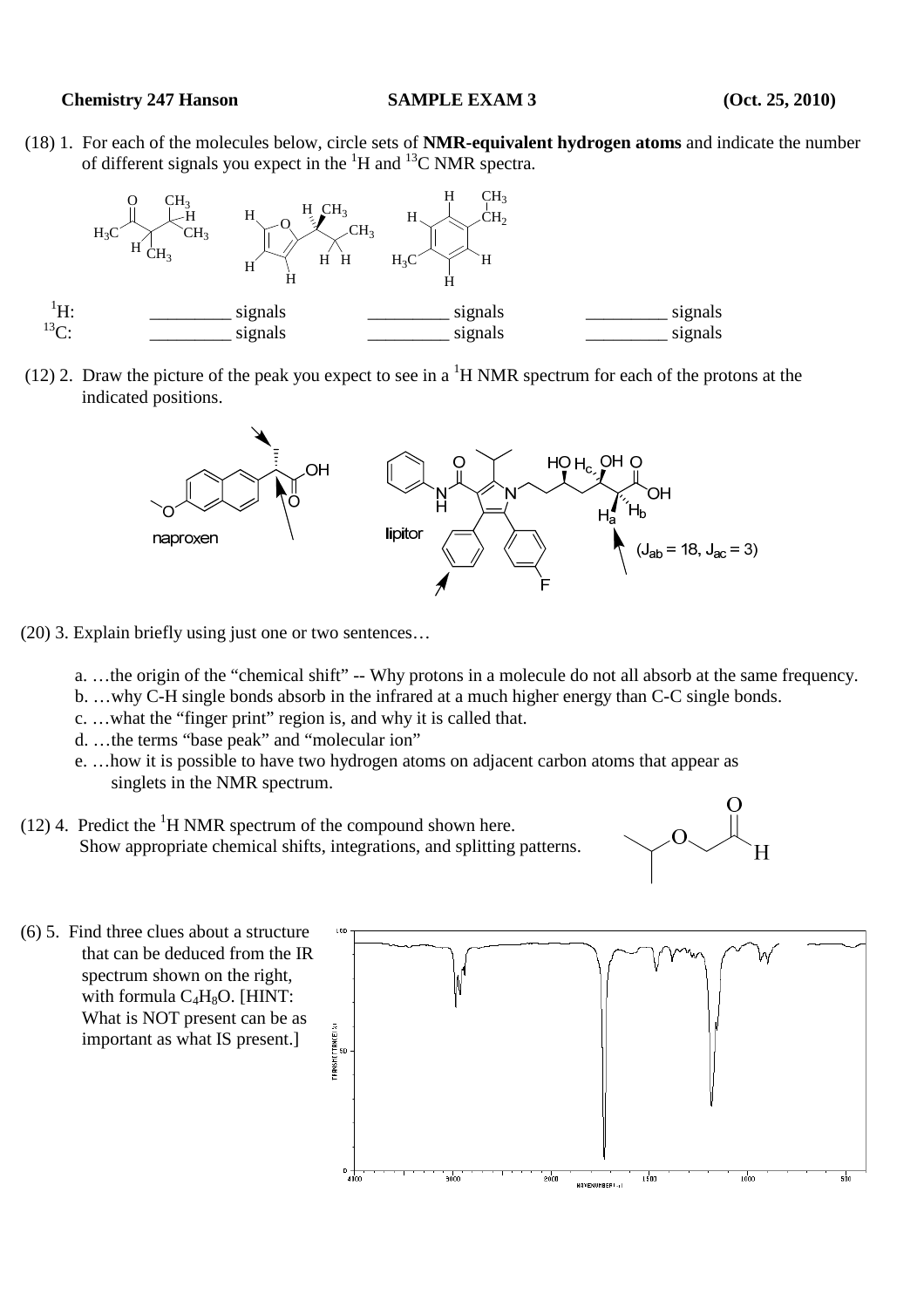(6) 6. Find three clues about a structure that can be deduced from the mass spectrum shown below. [HINT: What is NOT present can be as important as what IS present.]



(6) 7. The spectrum below is of a compound recently found in France as part of a drug bust. Given the  ${}^{1}H$  NMR spectrum below, identify **just three aspects** of this illegal substance. In this case, tell me specifically what you think IS present in the molecule, not what is not present.



- journal v3 num34/journal v3 num34 pg7.html
- (25) 8. Determine the structure of the compound with molecular formula  $C_6H_{12}O_3$  (MW 132) having the spectral data shown on the next page. Be sure to make a clear argument for the structure you have decided upon that involves ALL four spectra. (You can do this just by annotating the spectra.)